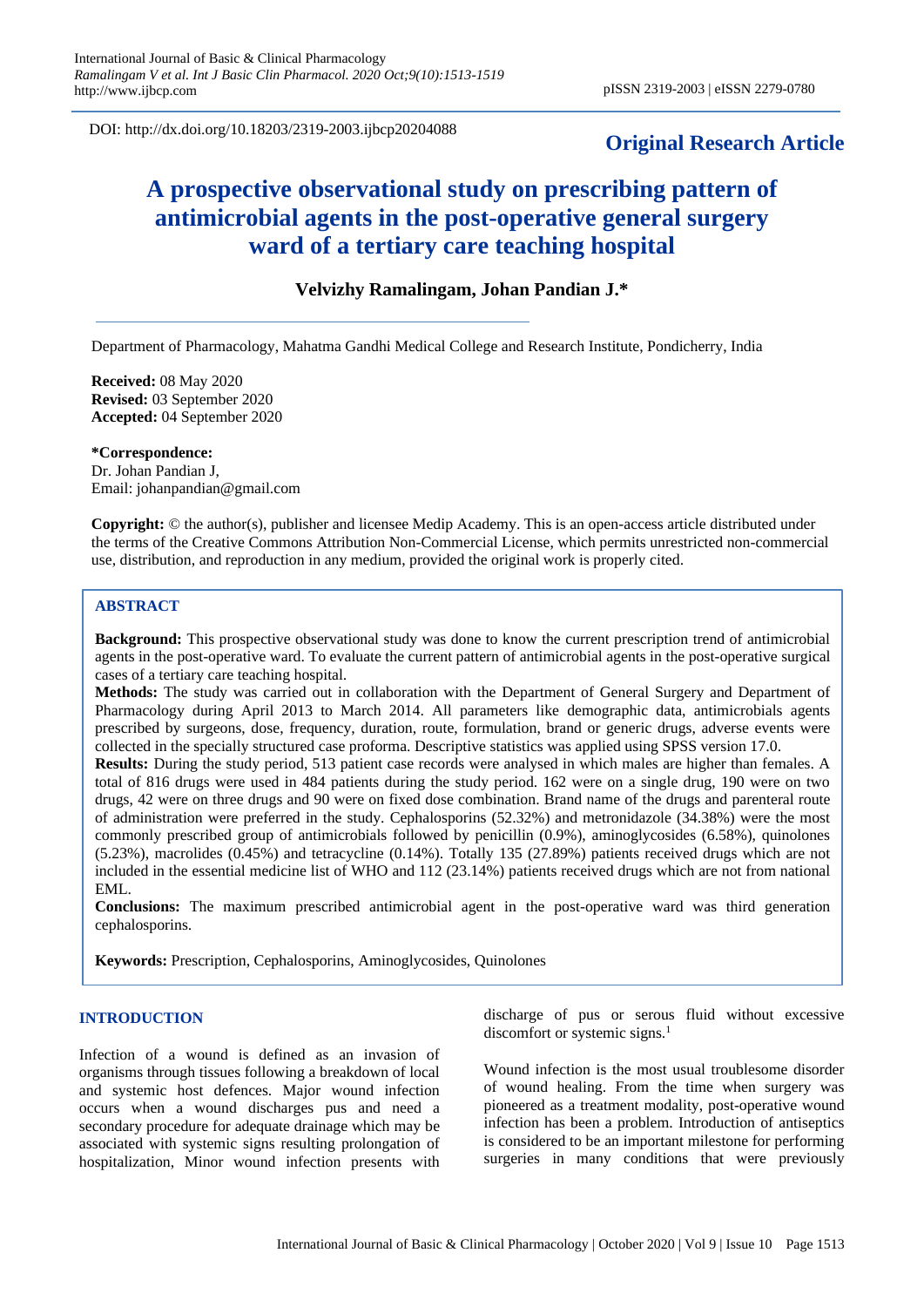believed to be unacceptable due to the risk of acquiring infection in the pre-antibiotic era. $<sup>2</sup>$ </sup>

Surgical wound infections are those infections, which are confined to the incisions and involving adjacent structures that were exposed during operation.4 Hospital acquired surgical site infection is considered as one of the major health problems throughout the world which accounts for 14-16% of the inpatient infections and has been linked with an increased risk of morbidity and mortality with huge economic impact. Roughly 77% of deaths with nosocomial infections are related to infections in post-operative wards.<sup>3</sup>

This is specifically true for the patients admitted in postoperative wards who are frequently prescribed multiple broad-spectrum antibiotics, which not only increases antibiotic resistance, but also exposes patients to unnecessary side effects along with increasing treatment costs. Nevertheless, these prescriptions are often empirical and often not rational or evidence based they lead to misuse or overuse of antimicrobial agents.<sup>4</sup>

Antimicrobials are the most commonly prescribed drugs on a worldwide basis and account for nearly 20% of all prescriptions every year. Each tertiary care hospital in the United States typically spends 1 million dollars for the purchase of antimicrobial drugs alone every year. In India, it is estimated that they account for over 50% of the total value of drugs sold. $5$ 

In most developing countries like India, it is common for antibiotics to be purchased without prescription. It has been observed that 64% of antimicrobial agents prescribed are neither indicated nor appropriate in terms of drug selection and most of them are without an appropriate bacteriological basis. In spite of wide programs on rational use of drugs and the Essential Medicine List (EML) of WHO, which are being pushed by several internal and international agencies operating in health division, irrational prescribing is still a common problem.<sup>6</sup>

The real fact is that the indiscreet use of antimicrobial agents is very common in the infirmaries. It is clear that the misuse of antimicrobials can be obviated to a greater extent in a hospital by avoiding the indiscriminate use of antimicrobial agents. However, before proposing any modification, it is mandatory to assess the existing baseline practice which can be answered with the help of a drug prescription analysis. This may therefore, help us to recognize the problems, suggest the remedial measures and encourage rational use of drugs.

Drug prescription trend can be evaluated by the analysis of clinical records of the patients in the hospital. Such cases of drug utilization studies, which are one of the tools for valuation of the health care system, provide information regarding prevalence of irrational medication in a special region.

The present work will be focused on finding out the current trends of usage of antimicrobial agents in the post-operative ward of tertiary care teaching hospital.

To evaluate the current pattern of prescribing of antimicrobial agents in the post-operative surgical cases of a tertiary care teaching hospital. To analyze the rationality of usage of antimicrobial agents in the postoperative general surgery cases. To assess the incidence of adverse drug reactions to antimicrobial agents in the post-operative general surgery cases. To analyse the resistance pattern of culture isolates to antimicrobial agents in the post-operative general surgery cases. To assess the rationale for changing over from one antimicrobial agent to another.

# **METHODS**

This was a prospective observational study, which was conducted at the Mahatma Gandhi Medical College and Research Institute Hospital. Study duration was April 2013 to March 2014.

The population of this study was patients receiving aminoglycoside treatment, GM or AM in surgery ward with basal S. Cr level. A simple random sample of 100 patients was taken from surgery ward.

# *Inclusion criteria*

All patients admitted in post-operative general surgery ward and antimicrobials prescribed post-operatively were only considered.

# *Exclusion criteria*

Patient having acute or chronic renal disease with relatively less renal functions and who are undergoing haemodialysis and pregnant and lactating women

Patients who were admitted in the post-operative ward of general surgery during April 2013 to March 2014 were taken.

The prescriptions of these patients were reviewed and the details were collected at the time of their admission in post-operative ward. The following study parameters were taken down in detail in the proforma: Demographic data, name, age, sex, occupation, income and address were noted in the proforma, drugs prescribed by surgeons, different group and type of antimicrobial agents prescribed in the case records were noted down in detail, dose, frequency, duration, route, formulation, brand or generic drugs. Whether generic or brand names of the drugs were prescribed in the case records were noted, Adverse events due to use of antimicrobial drugs if recorded in case sheet.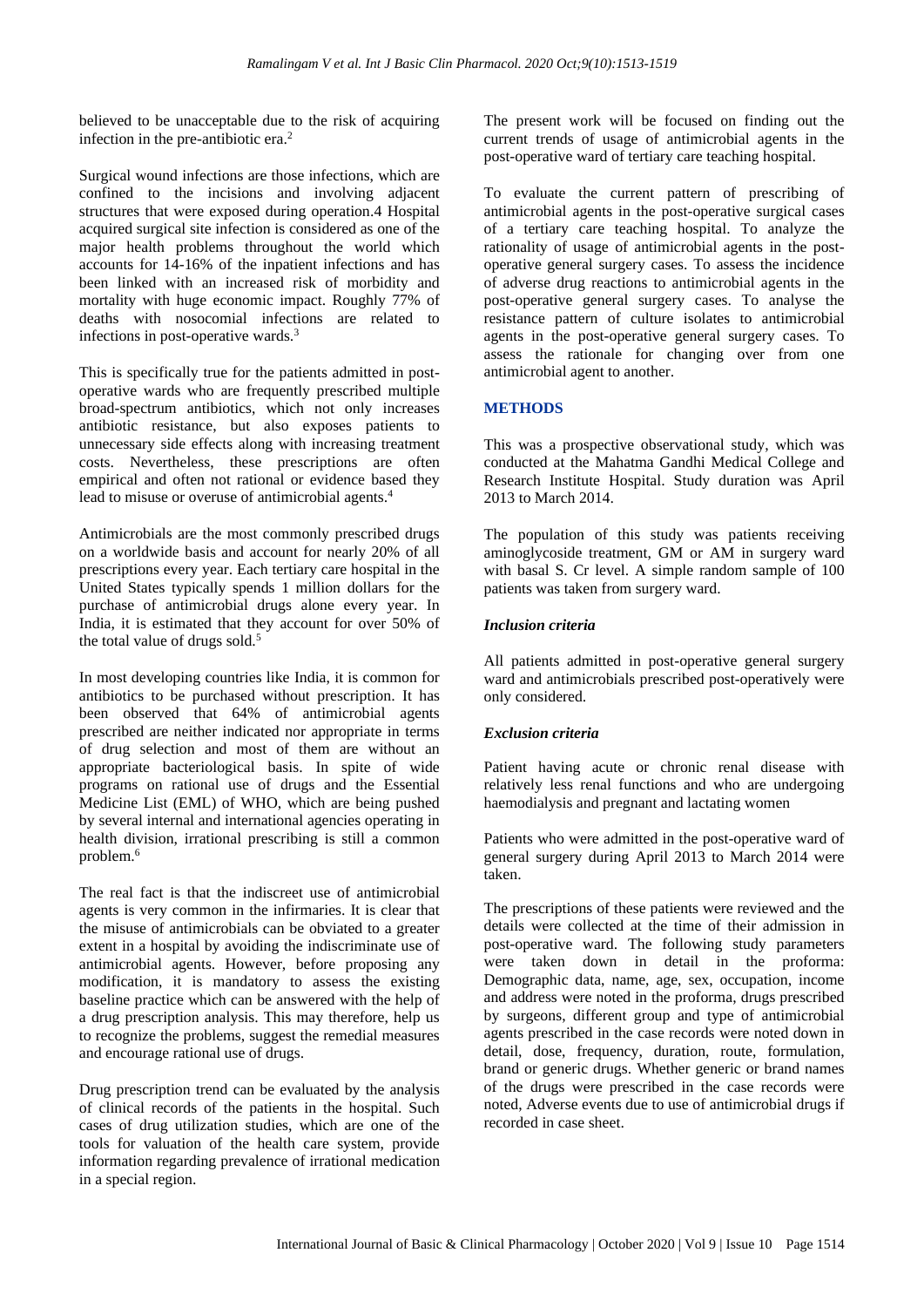#### *Data collection*

All data were entered into a Data Collection Proforma Sheet (Appendix 1) and were entered into Excel (MS Excel 2010).

#### *Statistical methods*

Statistical Product and Service Solutions (SPSS) version 17 was used for statistical analysis. Descriptive statistics were applied to the data. The results were represented in the form of tables, pie charts and bar diagrams.

# **RESULTS**

The study was carried out by the department of Pharmacology in collaboration with the department of Surgery for a period of one year (April 2013-March 2014). During the study period, 513 patient case records were analysed. Out of 513, 289 (56.34%) were male patients and 224 (43.66%) were females.



**Figure 1: Gender distribution of the patients.**

Age of the patients was ranging from 14 years to 80 years and the average age group of the patients was found to be 44.53 (Figure 2).



**Figure 2: Age distribution of the patients.**

Among 513 patients, 446 were from Tamilnadu and 67 were from Puducherry. Major sample size represents Tamilnadu population and only a small sample represents Puducherry.

The most frequent diagnosis which warranted surgery was hernia, hydrocele, abscess, appendicitis, fistula, hemorrhoids, diabetic foot, necrotising fasciitis, hollow viscus perforation and fourniers gangrene.

Maximum number of drugs prescribed for a patient was 14. The average number of drugs received by patients in the present study was 9.54.

Minimum duration of antimicrobials received by the patients was one day and the maximum duration was seventeen days. The average duration was found to be 4.09 days.

When antimicrobials received out of 513 patients studied, 29 were not prescribed any antibiotics during their stay in the post-operative ward. Remaining 484 were prescribed one or more antibiotics. A total of 816 drugs were used in 484 patients during the study period (Figure 3).



#### **Figure 3: No. of patients received antimicrobials**

# *Types of therapy*

Where, among the 484 patients, 162 were on a single drug, 190 were on two drugs, 42 were on three drugs and 90 were on fixed dose combinations which mention in (Figure 4).

#### *Monotherapy*

In monotherapy, one hundred and fifty-one patients received cephalosporins, the most common being injection cefotaxime, seven patients received ciprofloxacin and four patients received penicillin (Table 1).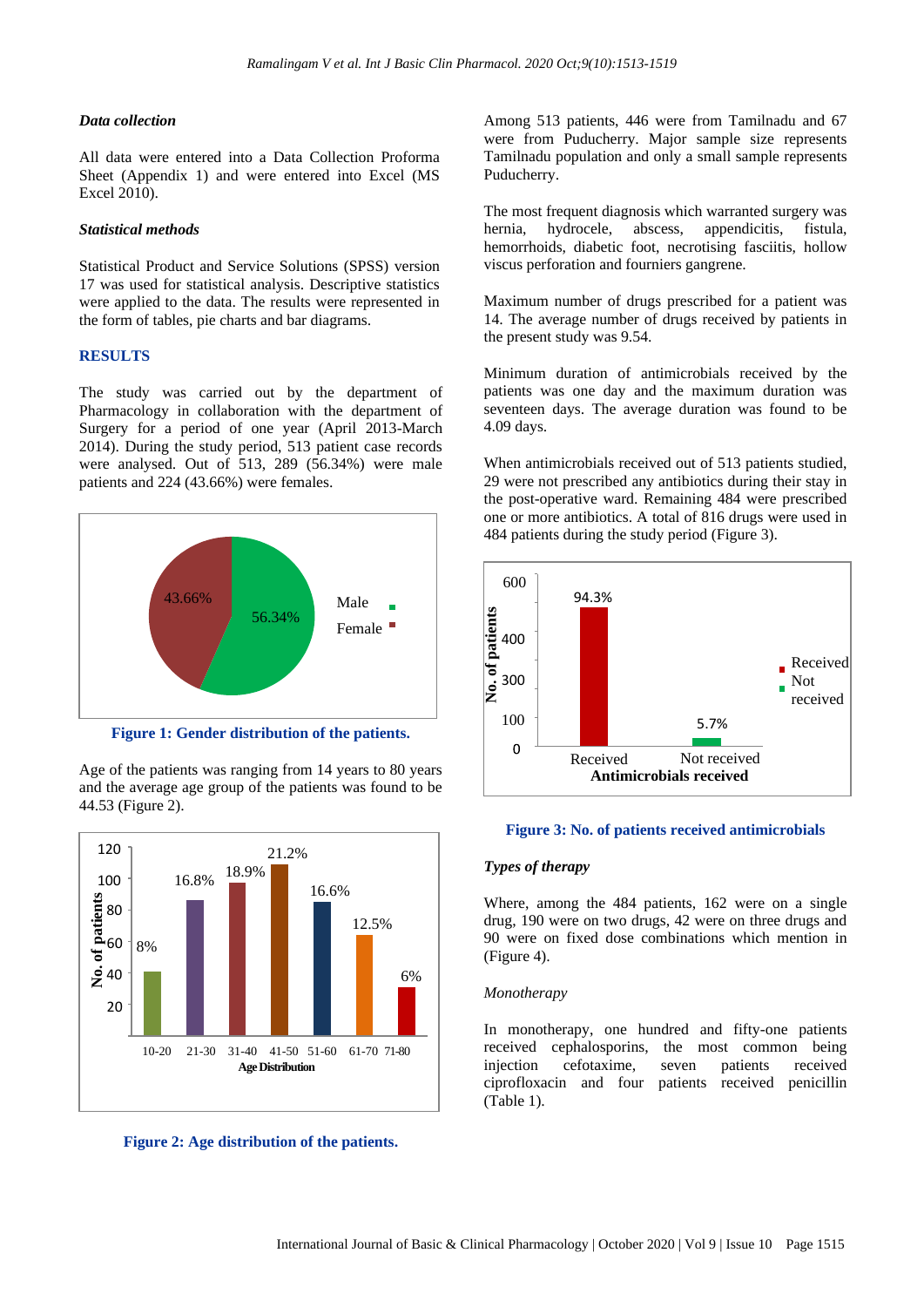

**Figure 4: Type of therapy given**

# **Table 1: No. of patients received single drug (n=162).**

| <b>Drugs</b>             | No of patients | $\frac{0}{0}$ |
|--------------------------|----------------|---------------|
| Inj. Cefotaxime          | 92             | 56.8          |
| Inj. Cefuroxime          | 35             | 21.6          |
| Inj. Ceftriaxone         | 9              | 5.6           |
| Inj. Ciprofloxacin       | 5              | 3.1           |
| Inj. Cefazolin           | 3              | 1.9           |
| Inj. Amoxicillin         | 2              | 1.2           |
| Tab. Cefixime            | 12             | 7.4           |
| Tab. Ciprofloxacin       | $\mathcal{L}$  | 1.2           |
| <b>Tab. Penicillin G</b> | 2              | 1.2           |

#### *Two drugs*

A total of one hundred and ninety patients received 2 drugs. Among that 153 cases received cephalosporins with metronidazole, 26 cases received flouroquinolones with metronidazole, 4 cases received penicillins with metronidazole, 2 cases received macrolides with metronid azole and another 2 cases received fluroquinolones with aminoglycosides (Table 2).

# *Three drugs*

Out of 42 cases, 39 patients received cephalosporins with aminoglycoside and metronidazole, 1 patient received two drugs from the cephalosporin group along with metronidazole, 1 patient received cephalosporin with metronidazole and tetracycline and another 1 patient received cephalosporin with metronidazole and macrolide (Table 3).

# *Route of administration*

Out of 484 patients who received antimicrobial agents 438 were administered in parenteral form (intravenously), 42 patients were given orally in the form of a capsule or tablet and remaining 4 received both parenteral and oral form (Figure 5).

# *Frequency of drugs*

In study out of 816 drugs used, 271 drugs were administered three times a day, 487 drugs were given two times a day and 58 drugs were given once a day dosing (Figure 6).

#### **Table 2: No. of patients received two drugs (n=190).**

| <b>Drugs</b>                                 | No of<br>patients | $\frac{0}{0}$ |
|----------------------------------------------|-------------------|---------------|
| Inj. Cefotaxime +<br>inj. Metronidazole      | 137               | 72.1          |
| Inj.Ciprofloxacin +<br>inj. Metronidazole    | 21                | 11            |
| Inj. Ceftriaxone +<br>inj. Metronidazole     | 6                 | 3.2           |
| Inj. Cloxacillin+<br>inj. Metronidazole      | 4                 | 2.1           |
| Inj. Cefuroxime+<br>inj. Metronidazole       | 5                 | 2.6           |
| Inj. Cefotaxime +<br>inj. Gentamicin         | 3                 | 1.6           |
| Inj. Ciprofloxacin +<br>inj. Amikacin        | $\overline{2}$    | 1.1           |
| T. Cefixime+<br><b>T. Metronidazole</b>      | 5                 | 2.6           |
| T. Ciprofloxacin+<br><b>T. Metronidazole</b> | 5                 | 2.6           |
| Inj. Metronidazole+<br>T. Azithromycin       | $\overline{2}$    | 1.1           |

#### **Table 3: No. of patients received three drugs (n=42).**

| <b>Drugs</b>                                         | No of<br>patients | $\frac{0}{0}$ |
|------------------------------------------------------|-------------------|---------------|
| Inj.Cefotaxime+inj.amika<br>cin+inj. Metronidazole   | 20                | 47.6          |
| Inj.Cefotaxime+inj.Genta<br>micin+inj.Metronidazole  | 19                | 45.2          |
| Inj.Cefotaxime+inj.Cefuro<br>xime+inj.Metronidazole  | 1                 | 2.4           |
| Inj. Cefotaxime+inj.<br>Metronidazole+C. Doxy        |                   | 2.4           |
| Inj.Ceftriaxone+inj.Metro<br>nidazole+T.Erythromycin | 1                 | 2.4           |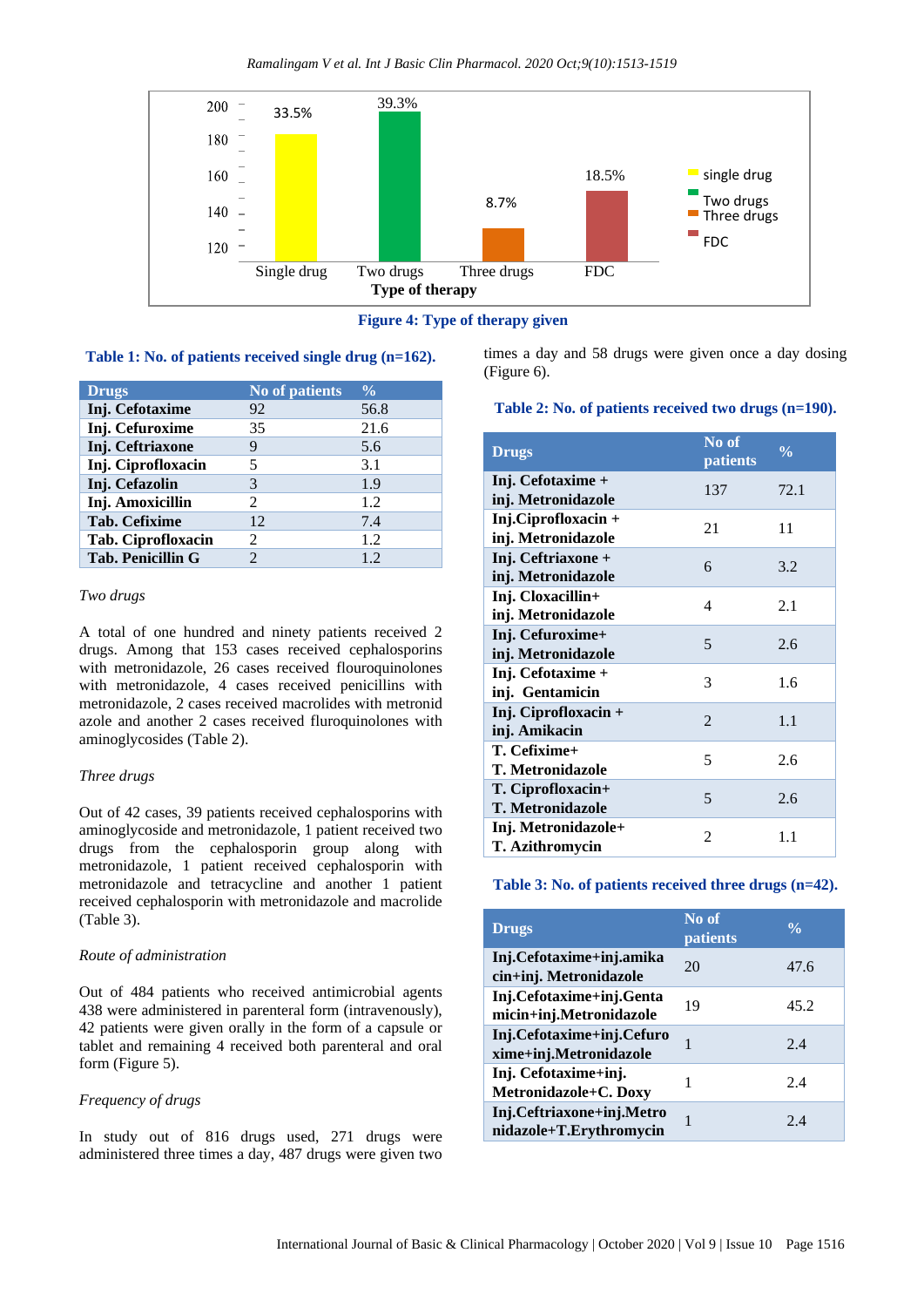

**Figure 5: Route of drug administration.**



**Figure 6: Frequency of drugs.**

#### *Indication for antimicrobials*

816 antimicrobials were prescribed for 484 patients and the drugs were categorized based upon the cause for utilization and their percentage was found to be for prophylaxis– (296) 61.16% For treatment– (188) 38.84% (Figure 7).



**Figure 6: Indication for antimicrobials.**

#### *Culture and sensitivity results*

From 55 patients' various specimens were sent for culture & sensitivity. In that 34 reports were positive for various organisms. 18 samples were sterile, 1 showed normal flora and 2 reports were not available.

*Percentage of drugs prescribed by brand and generic name*

Among the 816 antimicrobial agents prescribed, 74 were prescribed in generic names and remaining 742 were prescribed in brand names.

#### *Adverse drug reaction*

No adverse drug reaction to any antimicrobial agents prescribed was recorded in the case records studied

#### **DISCUSSION**

This observational study was carried out in the postoperative ward of general surgery for a period of one year. A total of 513 prescriptions were analyzed in the study period.

## *Age distribution among post-operative patients*

In our study, most of the patients were seen in an increasing age group with the peak at fifth decade (21.2%). Our study findings are similar to that of studies by Bhansali and Afzhal khan. A study by Neha et al showed that most of the patients were from third decade. This variation could be due to the small sample size and short duration of the study period.<sup>7</sup>

# *Gender distribution*

This difference was statistically significant with p value in our study most of the post-operative cases were males (56.34%) similar to the study carried out by Rehan et al and Rana et al.<sup>8</sup>

#### *Diagnosis*

Most common diagnosis for surgery in our study was found to be hernia, abscess and appendicitis. Our study findings are similar to Bhansali. The reason for similarity is due to the common prevalence of these conditions which warrants surgery.<sup>8</sup>

# *Pattern of antimicrobials prescribed*

Of the five hundred and thirteen patients studied no antimicrobials was prescribed to 29 (5.7%) patients. Remaining 484 patients (94.3%) were prescribed with at least one antimicrobial agent during their stay. One antimicrobial agent was prescribed for 162 (33.5%) patients, two antimicrobial agents were prescribed for 190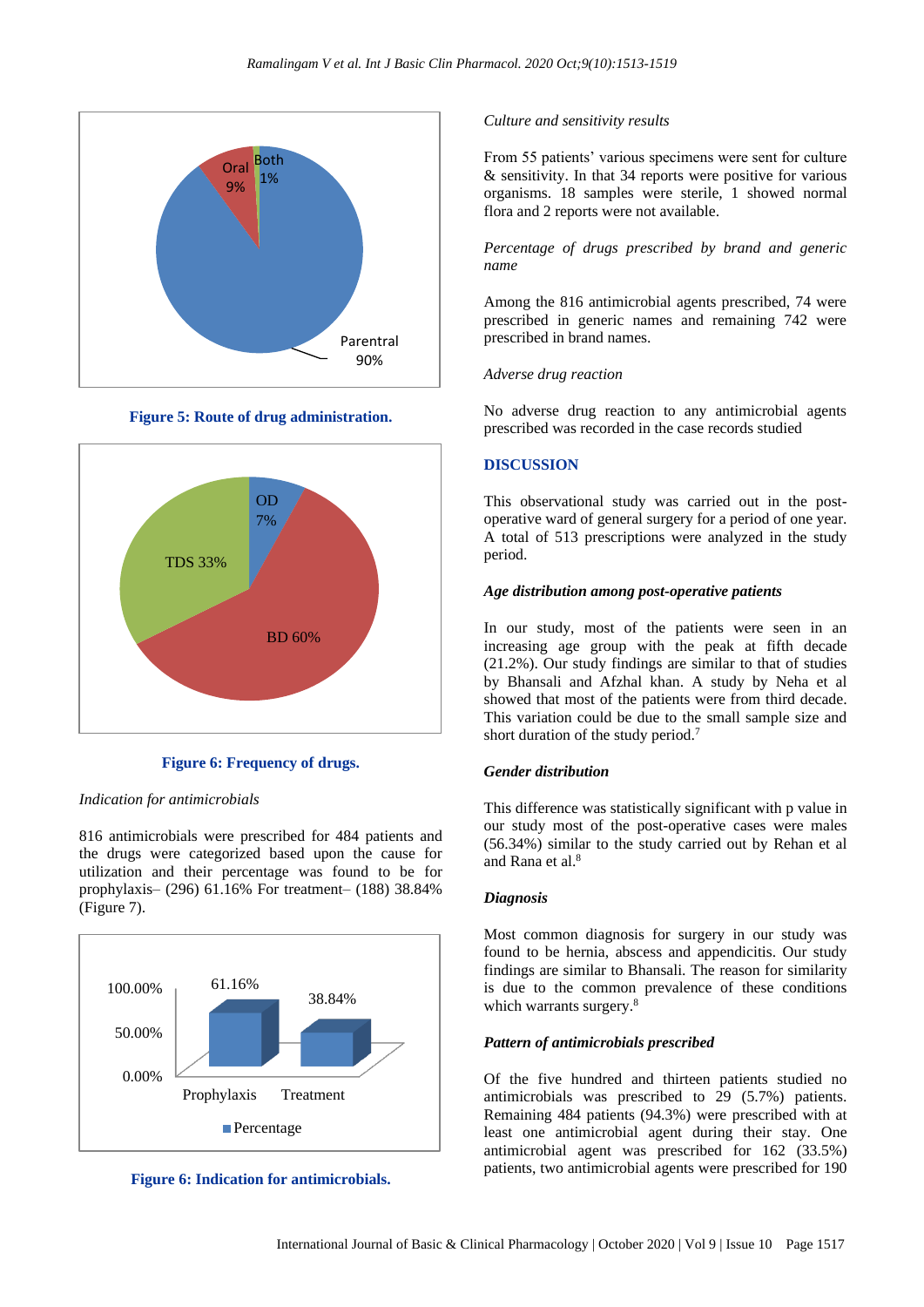(39.3%) patients, three antimicrobial agents were prescribed for 42 (8.7%) patients and fixed dose combinations were prescribed for 90 (18.5%) patients.

Studies by Amane et al in the past have mentioned that 52.59% received single drug, 15.55% received two or more drugs and 31.85% received FDC.<sup>9</sup>

In total of 484 patients, 816 antimicrobial agents were prescribed. 19 types of antimicrobial agents were utilized in this study. Average number of antimicrobial agents prescribed per patient is 1.72. In contrast to the study findings by Chawda, we found that low number of antimicrobial agents were prescribed in our study. This will reduce the economic burden and also decreases the antimicrobial resistance. In our study, the most commonly used class of antimicrobial agent was the cephalosporin group (52.32%) followed by metronidazole (34.38%). Other group of antimicrobial agents were aminoglycosides (6.58%), quinolones (5.23%), penicillin (0.9%), macrolides (0.45%) and tetracycline (0.14%). Our study findings are similar to that of studies by Patil et al and Khan et al. Cephalosporin has been proved as a very important class of a drug but its use beside the recommended protocol can lead to occurrence of resistance. So over usage of cephalosporins has to be avoided in the future.

Totally 135 (27.89%) patients received drugs which are not included in the essential medicine list of WHO and 112 patients (23.14%) received drugs which are not from national EML which is similar to that of Kamath. A survey led by Salman et al also supported our study findings in which only 62.2±18.1% of drugs were prescribed from the list.<sup>9</sup>

# *Route of administration*

Antimicrobials were given intravenously in 438 (90%) patients, orally in 42 (9%) patients and both forms in 4 (1%) patients. Chawda et al proved the same, where a greater number of antimicrobials was given through parentral route. As the post- operative patients are sick and as most of the antimicrobials are available in injection form and also due to more bioavailability with parenteral drugs, most of the antimicrobials were administered intravenously in this study.

## *Duration*

The minimum duration of antimicrobial prescription was one day and the maximum duration was seventeen days. The average duration was found to be 4.09 days, which were higher when compared to Abula et al. Antimicrobials were stopped within 24 hours in 111 patients. Even though antimicrobials were stopped within 24 hours, no wound infection was reported in these cases. This was due to clean surgical procedure and minimal invasive surgeries performed.

# *Indication for antimicrobials*

The common indication for the usage of antimicrobials was found to be prophylactic in 296 (61.16%) patients and188 (38.84%) patients received for treatment purposes mainly on empirical basis. The usage of antimicrobials for prophylaxis was found to be more eminent in our study similar to that of Bhabhor et al.

# *Culture and sensitivity*

Specimens were sent for culture & sensitivity from 55 patients. In that 34 reports were positive for organisms like *E. coli, pseudomonas, k. Pneumonia* and *acinetobacter*. Most of them showed sensitivity to commonly used antibiotics but few showed resistance to ampicillin, amoxicillin and cefotaxime. Remaining 18 samples were sterile, 1 showed normal flora and 2 reports were not available. Out of 484 patients' culture and sensitivity was done in 11.36% of cases only. Eventhough 3 patients showed resistance to cefotaxime they received the same drug post- operatively. This has to be avoided and efforts are being made to encourage the initiation of antimicrobials after obtaining culture and sensitivity reports.

# *Drugs prescribed in brand and generic names*

In our study, most of the antimicrobials were prescribed by their brand name (91%), a finding similar to that of Chawdha et al. But another study by Bhansali et al showed that equal number of drugs were prescribed in both generic and brand names. This may increase the economic burden of the patients as branded antimicrobials are costlier than the generic antimicrobials in the market. So special emphasis will be made to promote the prescription of drugs by generic index in the future.<sup>10</sup>

## *Adverse drug reaction*

None of the patient's case records were documented with any adverse drug reaction due to the antimicrobials prescribed similar to the study carried out by Rehan.

## *Other drugs*

Other drugs prescribed in our study were analgesics, antiulcer, anti- inflammatory, anti-emetics, laxatives, insulin and anti-hypertensives similar to that of Salman.

WHO prescribing indicators summary in our study were: Average No. of drugs per encounter- 9.54, Percentage of drugs prescribed by generic name- 9%, Percentage of encounters with an antibiotic prescribed 94.3%, percentage of encounters with an injection prescribed 93.14%, percentage of drugs prescribed from essential drug list 82.97%.